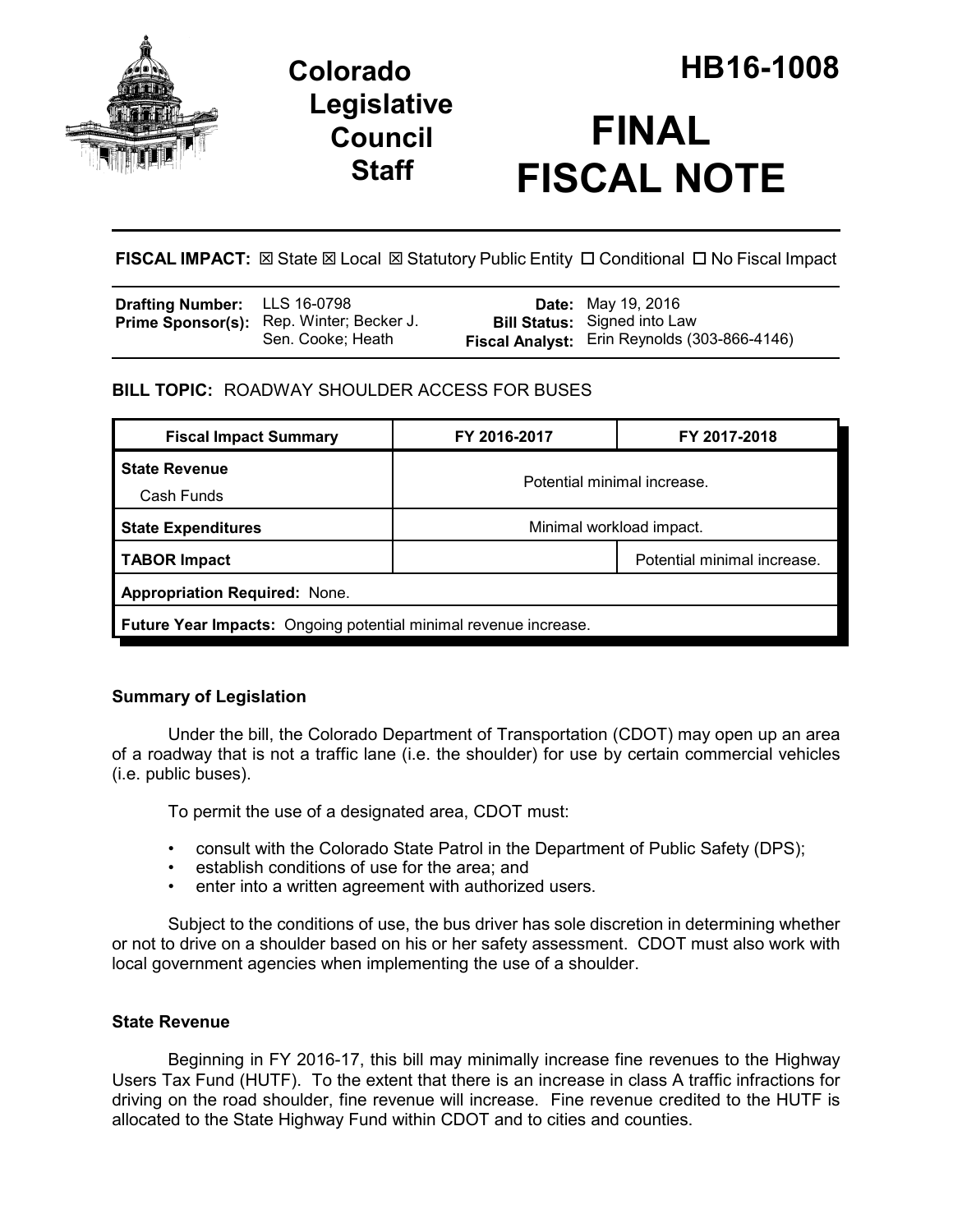May 19, 2016

## **TABOR Impact**

The bill may increase state revenue from fines, which will increase the amount of money required to be refunded under TABOR. TABOR refunds are paid out of the General Fund. No TABOR refund is expected in FY 2016-17.

#### **State Expenditures**

Beginning in FY 2016-17, this bill is anticipated to minimally increase workloads in CDOT, the Judicial Department, DPS, and the Department of Revenue (DOR).

*Colorado Department of Transportation***.** Under the bill, CDOT is required to consult with DPS, establish conditions for shoulder use, and enter into contracts with government entities or government-owned businesses that operate buses. This workload increase is expected to be absorbed within existing appropriations. The High Performance Transportation Enterprise (HPTE) in CDOT contracts with private partners that are expected to absorb signage costs, but no fiscal impact to the HPTE is expected.

*Judicial Department.* Trial courts may see a minimal increase in infractions. Under the Judicial Department's workload model, one county court judicial officer can process just over 30,000 infraction cases a year; therefore, it is assumed that workload impact is minimal and will not require an increase in appropriations.

*Department of Public Safety.* DPS will enforce the new traffic infraction, be consulted on conditions for shoulder use, and will also be required to update its information materials on the law. These impacts are expected to be accomplished within existing workloads and appropriations.

*Department of Revenue***.** DOR will be required to update its Penalty Assessment Express System (PAX), and the accounting system used to input ticket payment information. It is assumed that this workload impact can be managed within existing appropriations.

#### **Local Government Impact**

This bill may minimally increase HUTF revenue to local governments beginning in FY 2016-17 by increasing the local government portion of fine revenue collected from the existing class A traffic infraction for violating shoulder use.

#### **Statutory Public Entity Impact**

To the extent that the Regional Transportation District (RTD) is able to operate its buses on highway shoulders, workload will minimally increase for RTD to contract with CDOT and also to train bus drivers on authorized shoulder use.

#### **Effective Date**

The bill was signed into law by the Governor and took effect on March 9, 2016.